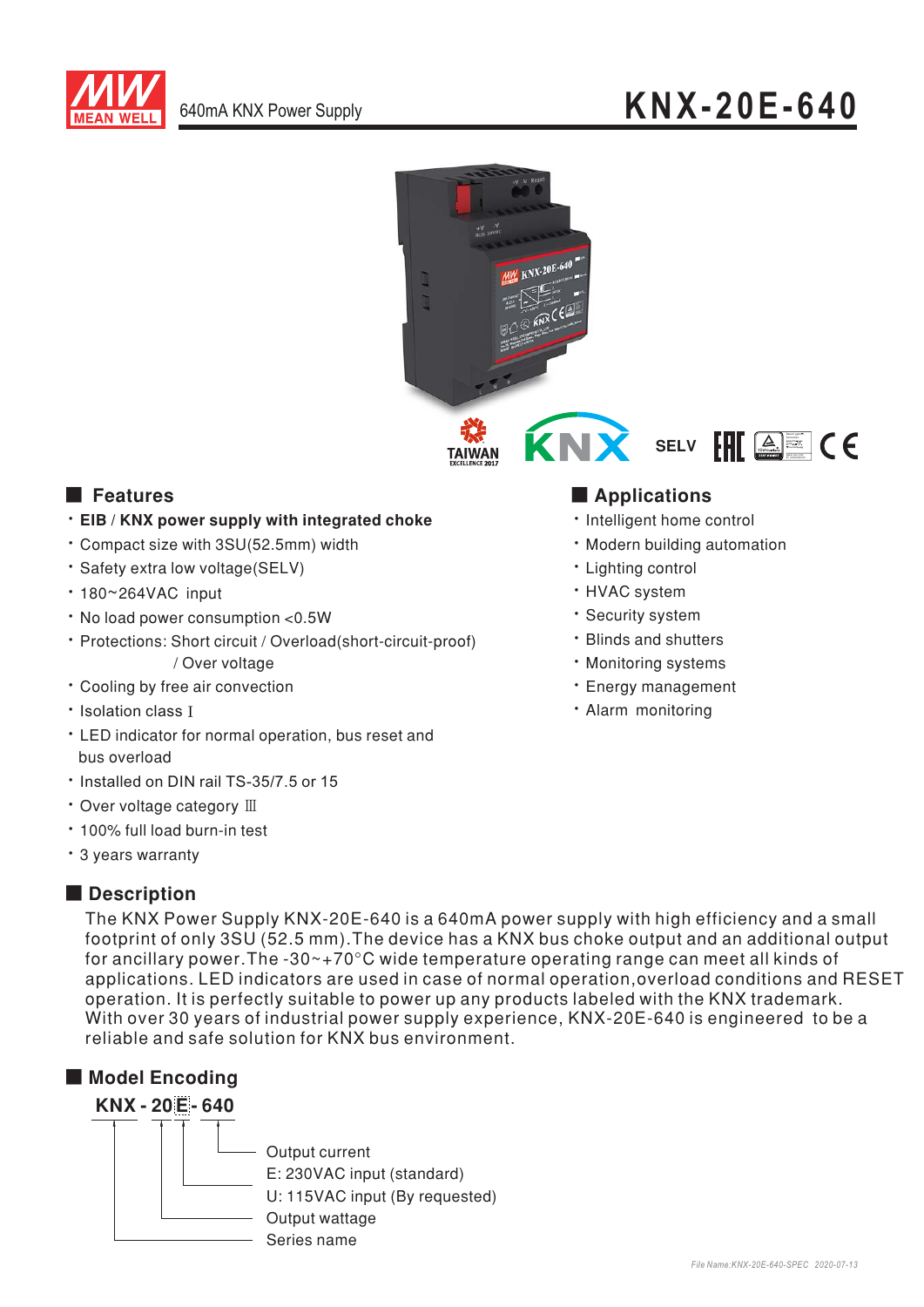

### **SPECIFICATION**

| <b>MODEL</b>                                  |                                                                                                                                                                                                                                                                                                                                                                                                                                                                                                                                                                                                                                                                                                                                                                                                                   | KNX-20E-640                                                                                               |
|-----------------------------------------------|-------------------------------------------------------------------------------------------------------------------------------------------------------------------------------------------------------------------------------------------------------------------------------------------------------------------------------------------------------------------------------------------------------------------------------------------------------------------------------------------------------------------------------------------------------------------------------------------------------------------------------------------------------------------------------------------------------------------------------------------------------------------------------------------------------------------|-----------------------------------------------------------------------------------------------------------|
| <b>OUTPUT</b>                                 | <b>BUS OUTPUT VOLTAGE WITH CHOKE</b>                                                                                                                                                                                                                                                                                                                                                                                                                                                                                                                                                                                                                                                                                                                                                                              | Bus, 30V (KNX black/red terminal block)                                                                   |
|                                               | DC OUTPUT VOLTAGE WITHOUT CHOKE                                                                                                                                                                                                                                                                                                                                                                                                                                                                                                                                                                                                                                                                                                                                                                                   | 30V(Additional output for ancillary power)                                                                |
|                                               | <b>RATED CURRENT</b>                                                                                                                                                                                                                                                                                                                                                                                                                                                                                                                                                                                                                                                                                                                                                                                              | 640mA                                                                                                     |
|                                               | <b>RATED POWER</b>                                                                                                                                                                                                                                                                                                                                                                                                                                                                                                                                                                                                                                                                                                                                                                                                | 19.2W                                                                                                     |
|                                               | RIPPLE & NOISE (max.) Note.2                                                                                                                                                                                                                                                                                                                                                                                                                                                                                                                                                                                                                                                                                                                                                                                      | 100mVp-p                                                                                                  |
|                                               | <b>SHORT CIRCUIT CURRENT</b>                                                                                                                                                                                                                                                                                                                                                                                                                                                                                                                                                                                                                                                                                                                                                                                      | 1.4A                                                                                                      |
|                                               | <b>SETUP, RISE TIME</b>                                                                                                                                                                                                                                                                                                                                                                                                                                                                                                                                                                                                                                                                                                                                                                                           | 1000ms, 50ms/230VAC at full load                                                                          |
|                                               | <b>AC MAINS FAILURE BACK-UP TIME(Typ.)</b>                                                                                                                                                                                                                                                                                                                                                                                                                                                                                                                                                                                                                                                                                                                                                                        | 200ms/230VAC at full load                                                                                 |
| <b>INPUT</b>                                  | <b>VOLTAGE RANGE</b>                                                                                                                                                                                                                                                                                                                                                                                                                                                                                                                                                                                                                                                                                                                                                                                              | $180 - 264$ VAC<br>$230 - 370$ VDC                                                                        |
|                                               | <b>FREQUENCY RANGE</b>                                                                                                                                                                                                                                                                                                                                                                                                                                                                                                                                                                                                                                                                                                                                                                                            | $47 - 63$ Hz                                                                                              |
|                                               | <b>EFFICIENCY (Typ.)</b><br>Note.3                                                                                                                                                                                                                                                                                                                                                                                                                                                                                                                                                                                                                                                                                                                                                                                | 86%                                                                                                       |
|                                               | <b>AC CURRENT (Typ.)</b>                                                                                                                                                                                                                                                                                                                                                                                                                                                                                                                                                                                                                                                                                                                                                                                          | 0.22A/230VAC                                                                                              |
|                                               | <b>INRUSH CURRENT (Typ.)</b>                                                                                                                                                                                                                                                                                                                                                                                                                                                                                                                                                                                                                                                                                                                                                                                      | COLD START 40A/230VAC                                                                                     |
|                                               | <b>LEAKAGE CURRENT</b>                                                                                                                                                                                                                                                                                                                                                                                                                                                                                                                                                                                                                                                                                                                                                                                            | <1mA/240VAC                                                                                               |
| <b>PROTECTION</b>                             | OVERLOAD                                                                                                                                                                                                                                                                                                                                                                                                                                                                                                                                                                                                                                                                                                                                                                                                          | 205 ~ 235% rated output power                                                                             |
|                                               |                                                                                                                                                                                                                                                                                                                                                                                                                                                                                                                                                                                                                                                                                                                                                                                                                   | Protection type : Constant current limiting, recovers automatically after fault condition is removed      |
|                                               | <b>OVER VOLTAGE</b>                                                                                                                                                                                                                                                                                                                                                                                                                                                                                                                                                                                                                                                                                                                                                                                               | $33 - 35V$                                                                                                |
|                                               |                                                                                                                                                                                                                                                                                                                                                                                                                                                                                                                                                                                                                                                                                                                                                                                                                   | Protection type : Shut down o/p voltage, re-power on to recover                                           |
| <b>FUNCTION</b>                               | <b>RESET</b>                                                                                                                                                                                                                                                                                                                                                                                                                                                                                                                                                                                                                                                                                                                                                                                                      | Physical button for reset the bus (Press the RESET button for at least 20 seconds to reset the KNX Bus)   |
|                                               | <b>LED DISPLAY</b>                                                                                                                                                                                                                                                                                                                                                                                                                                                                                                                                                                                                                                                                                                                                                                                                | Green LED (ON) :Normal operation                                                                          |
|                                               |                                                                                                                                                                                                                                                                                                                                                                                                                                                                                                                                                                                                                                                                                                                                                                                                                   | Red LED1 (Reset): Reset the bus; Red LED2 ( I > I max ): Overload/Short                                   |
|                                               | CHOKE                                                                                                                                                                                                                                                                                                                                                                                                                                                                                                                                                                                                                                                                                                                                                                                                             | One integrated choke                                                                                      |
| <b>ENVIRONMENT</b>                            | <b>WORKING TEMP.</b>                                                                                                                                                                                                                                                                                                                                                                                                                                                                                                                                                                                                                                                                                                                                                                                              | $-30 \sim +70^{\circ}$ C (Refer to "Derating Curve")                                                      |
|                                               | WORKING HUMIDITY                                                                                                                                                                                                                                                                                                                                                                                                                                                                                                                                                                                                                                                                                                                                                                                                  | $20 \sim 95\%$ RH non-condensing                                                                          |
|                                               | <b>STORAGE TEMP., HUMIDITY</b>                                                                                                                                                                                                                                                                                                                                                                                                                                                                                                                                                                                                                                                                                                                                                                                    | $-40 \sim +85^{\circ}$ C, 10 ~ 95% RH non-condensing                                                      |
|                                               | <b>VIBRATION TYPE OF PROTECTION</b>                                                                                                                                                                                                                                                                                                                                                                                                                                                                                                                                                                                                                                                                                                                                                                               | 10 ~ 500Hz, 2G 10min./1cycle, 60min. each along X, Y, Z axes                                              |
|                                               | <b>TYPE OF PROTECTION</b>                                                                                                                                                                                                                                                                                                                                                                                                                                                                                                                                                                                                                                                                                                                                                                                         | IP20 design                                                                                               |
|                                               | <b>OVER VOLTAGE CATEGORY</b>                                                                                                                                                                                                                                                                                                                                                                                                                                                                                                                                                                                                                                                                                                                                                                                      | $III$ ; According to EN61558, EN50178, EN60664-1, EN62477-1; altitude up to 2000 meters                   |
| <b>SAFETY &amp;</b><br><b>EMC</b><br>(Note 4) | <b>SAFETY STANDARDS</b>                                                                                                                                                                                                                                                                                                                                                                                                                                                                                                                                                                                                                                                                                                                                                                                           | EN61558-1, EN61558-2-16; EN50491-3, EAC TP TC 004 approved                                                |
|                                               | <b>WITHSTAND VOLTAGE</b>                                                                                                                                                                                                                                                                                                                                                                                                                                                                                                                                                                                                                                                                                                                                                                                          | I/P-O/P:4KVAC I/P-FG:2KVAC O/P-FG:0.6KVAC                                                                 |
|                                               | <b>ISOLATION RESISTANCE</b>                                                                                                                                                                                                                                                                                                                                                                                                                                                                                                                                                                                                                                                                                                                                                                                       | I/P-O/P, I/P-FG:100M Ohms / 500VDC / 25°C/70% RH                                                          |
|                                               | <b>EMC EMISSION</b>                                                                                                                                                                                                                                                                                                                                                                                                                                                                                                                                                                                                                                                                                                                                                                                               | Compliance to EN50491-5-2,-5-3; EN61000-3-2,-3-3, EAC TP TC 020                                           |
|                                               | <b>EMC IMMUNITY</b>                                                                                                                                                                                                                                                                                                                                                                                                                                                                                                                                                                                                                                                                                                                                                                                               | Compliance to EN50491-5-2,-5-3; EN61000-4-2,3,4,5,6,8,11, heavy industry level, criteria A, EAC TP TC 020 |
| <b>OTHERS</b>                                 | <b>MTBF</b>                                                                                                                                                                                                                                                                                                                                                                                                                                                                                                                                                                                                                                                                                                                                                                                                       | MIL-HDBK-217F (25°C)<br>109K hrs min.                                                                     |
|                                               | <b>DIMENSION</b>                                                                                                                                                                                                                                                                                                                                                                                                                                                                                                                                                                                                                                                                                                                                                                                                  | 52.5*90*54.5mm (W*H*D)                                                                                    |
|                                               | <b>MOUNTING</b>                                                                                                                                                                                                                                                                                                                                                                                                                                                                                                                                                                                                                                                                                                                                                                                                   | 35mm mounting rail according to DIN EN60715                                                               |
|                                               | <b>PACKING</b>                                                                                                                                                                                                                                                                                                                                                                                                                                                                                                                                                                                                                                                                                                                                                                                                    | 0.215Kg; 60pcs/13.9Kg/0.97CUFT                                                                            |
| <b>NOTE</b>                                   | 1. All parameters NOT specially mentioned are measured at 230VAC input, rated load and $25^{\circ}$ of ambient temperature.<br>2. Ripple & noise are measured at 20MHz of bandwidth by using a 12" twisted pair-wire terminated with a 0.1uf & 47uf parallel capacitor.<br>Measure before Choke.<br>3. Efficiency before choke.<br>4. The power supply is considered a component which will be installed into a final equipment. The final equipment must be re-confirmed<br>that it still meets EMC directives. For guidance on how to perform these EMC tests, please refer to "EMI testing of component power<br>supplies." (as available on http://www.meanwell.com)<br>5. The ambient temperature derating of 3.5°C/1000m with fanless models and of 5°C/1000m with fan models for operating altitude higher |                                                                                                           |
|                                               | than 2000m(6500ft).                                                                                                                                                                                                                                                                                                                                                                                                                                                                                                                                                                                                                                                                                                                                                                                               |                                                                                                           |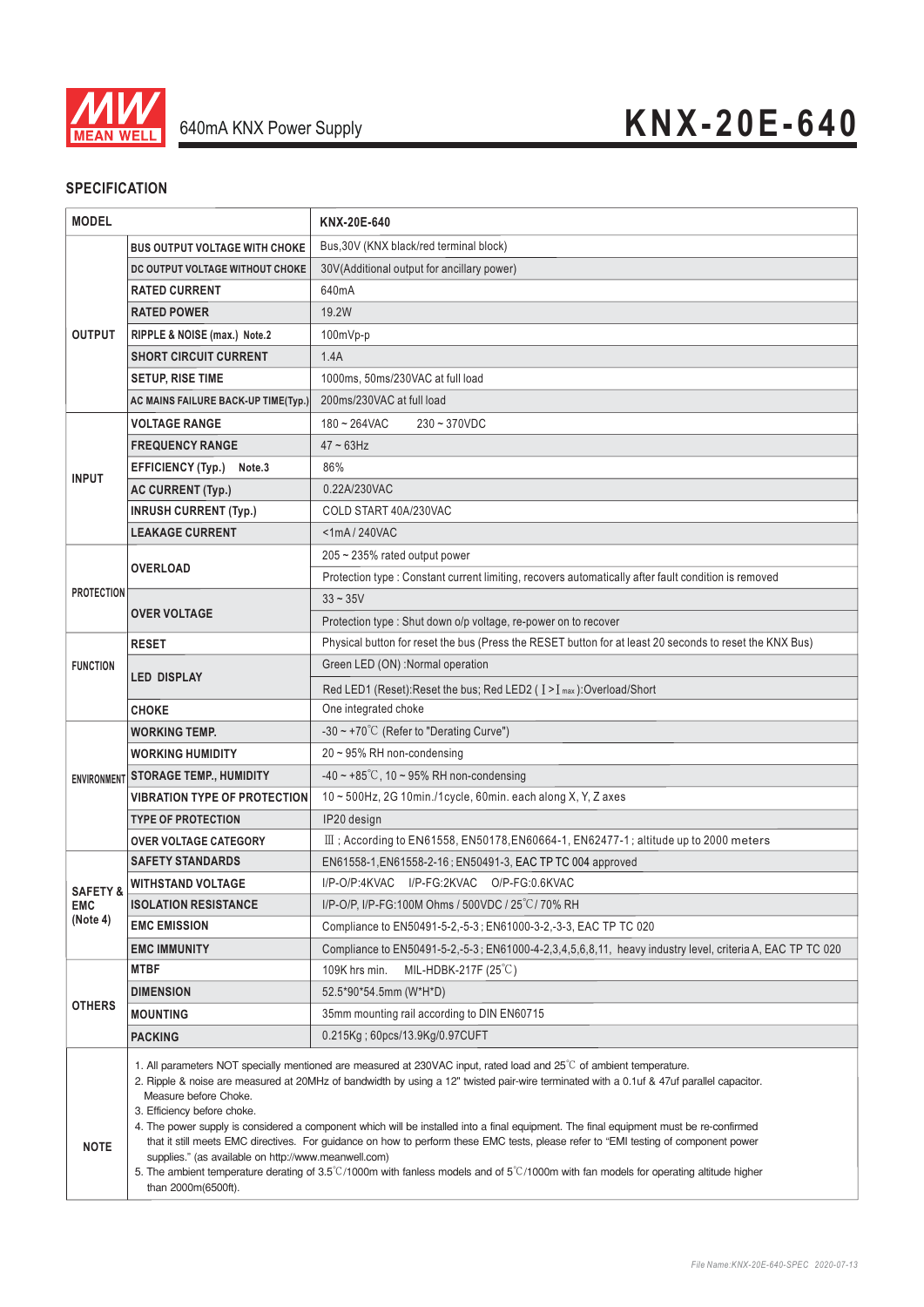